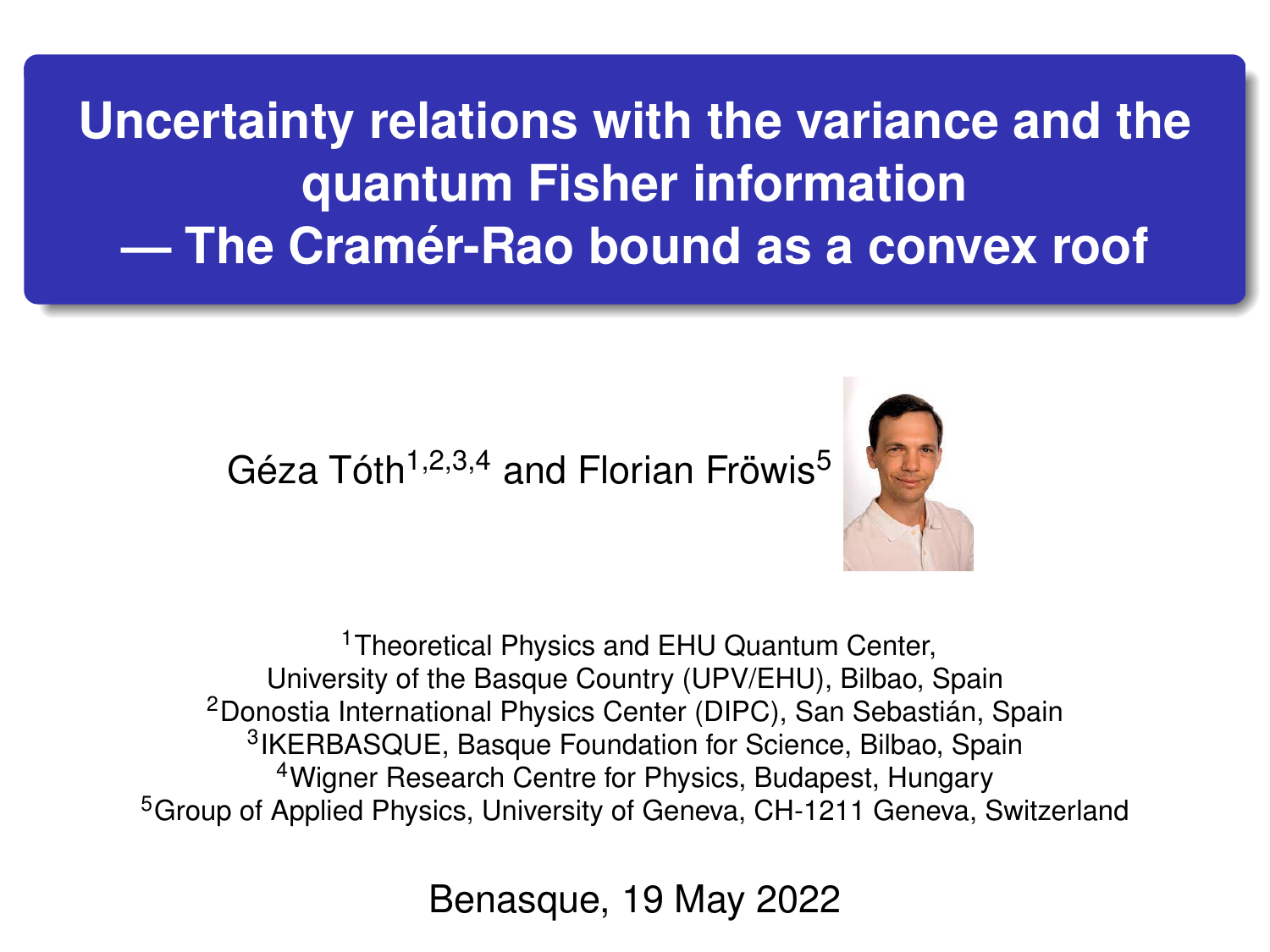<span id="page-1-0"></span>

**2 [The derivation](#page-3-0)** [The Cramér-Rao bound based on a convex roof](#page-3-0)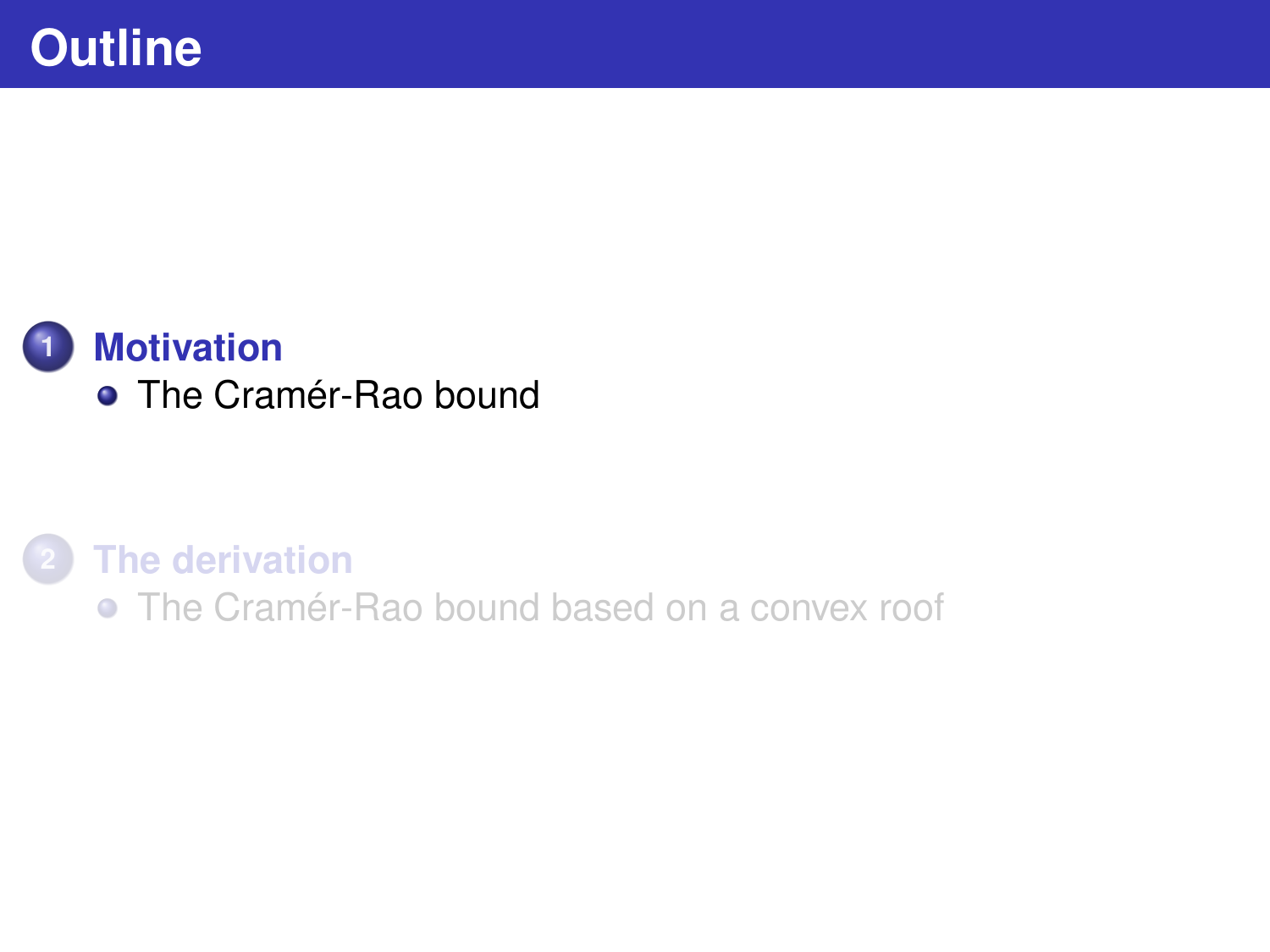- The Cramér-Rao bound is a fundamental relation in metrology.
- $\bullet$  It is an expression with the quantum Fisher information (QFI), which is a complicated function of the state and the Hamiltonian.
- We will look for a simple proof of the Cramér-Rao bound based on fundamental uncertainty relations.
- We will exploit the fact that the QFI is the convex roof of the variance.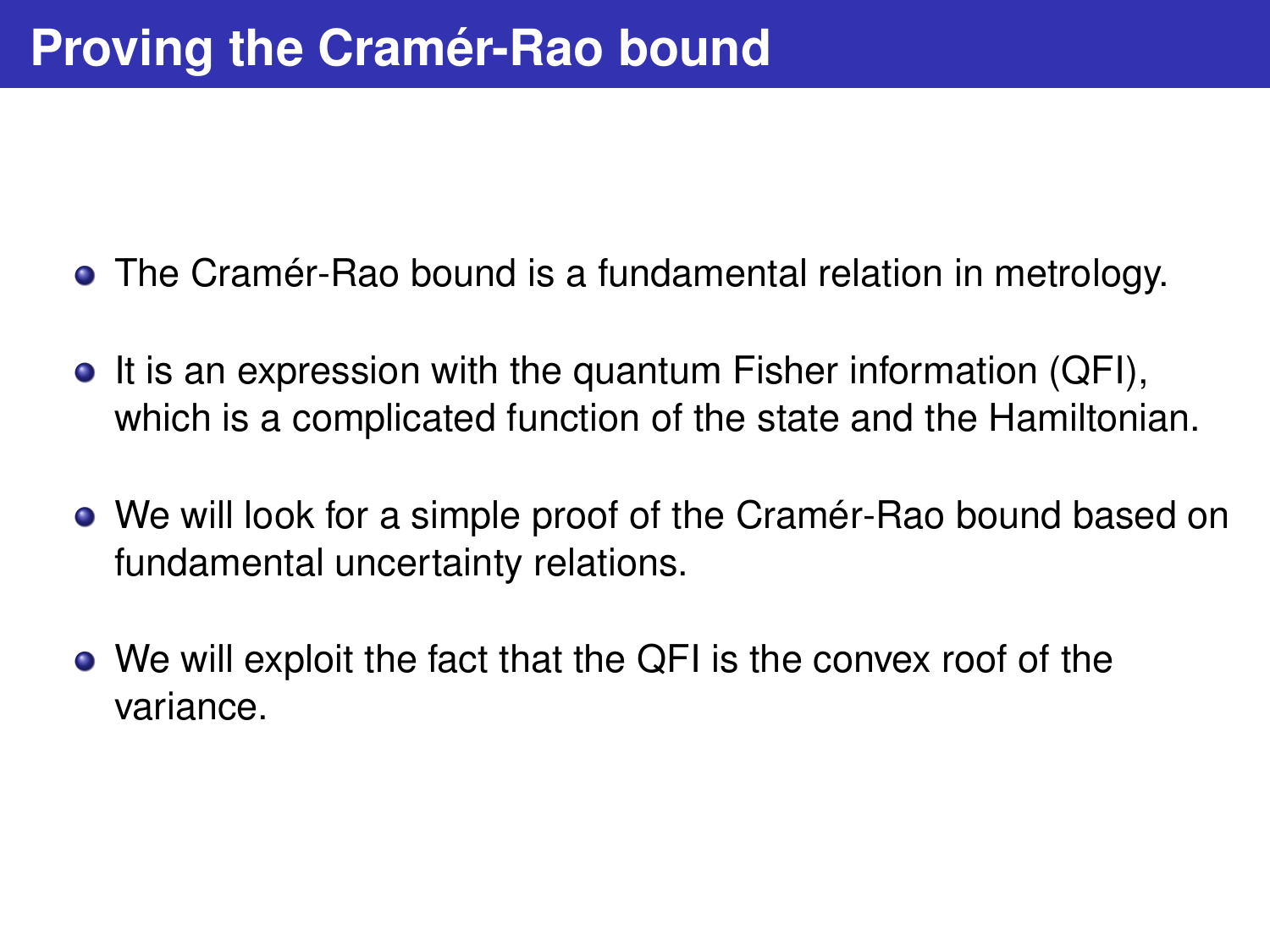<span id="page-3-0"></span>

#### **1 [Motivation](#page-1-0)**

• [The Cramér-Rao bound](#page-1-0)

#### **2 [The derivation](#page-3-0)**

• [The Cramér-Rao bound based on a convex roof](#page-3-0)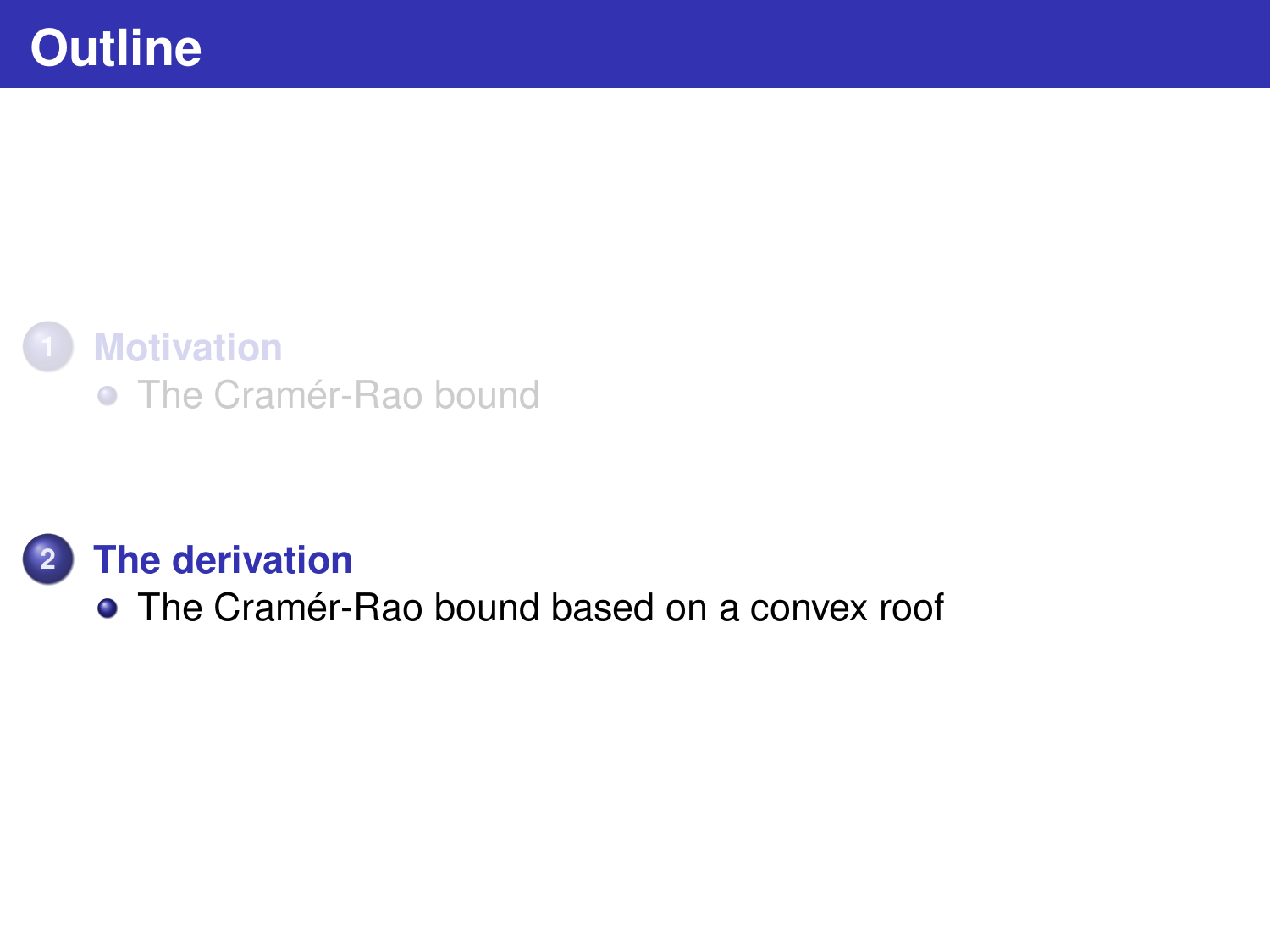## **Cramér-Rao bound**

**•** Error propagation formula

$$
(\Delta \theta)_A^2 = \frac{(\Delta A)^2}{\left|\partial_\theta \langle A\rangle\right|^2} = \frac{(\Delta A)^2}{\left|\langle i[A,B]\rangle\right|^2}.
$$

• The precision of the estimation is bounded as

$$
(\Delta \theta)^2 \ge \frac{1}{m} \min_A (\Delta \theta)^2_A,
$$

where *m* is the number of independent repetitions.

Let us consider a decomposition of the density matrix

$$
\varrho=\sum_{k}p_{k}|\psi_{k}\rangle\langle\psi_{k}|.
$$

• The Heisenberg uncertainty for the components ris  $\left( \Delta {\cal A}\right)^2_{\psi_k} \! \left( \Delta B \right)^2_{\psi_k} \geq \frac{1}{4}$  $\frac{1}{4}|\langle i[A,B]\rangle_{\psi_k}|^2$ .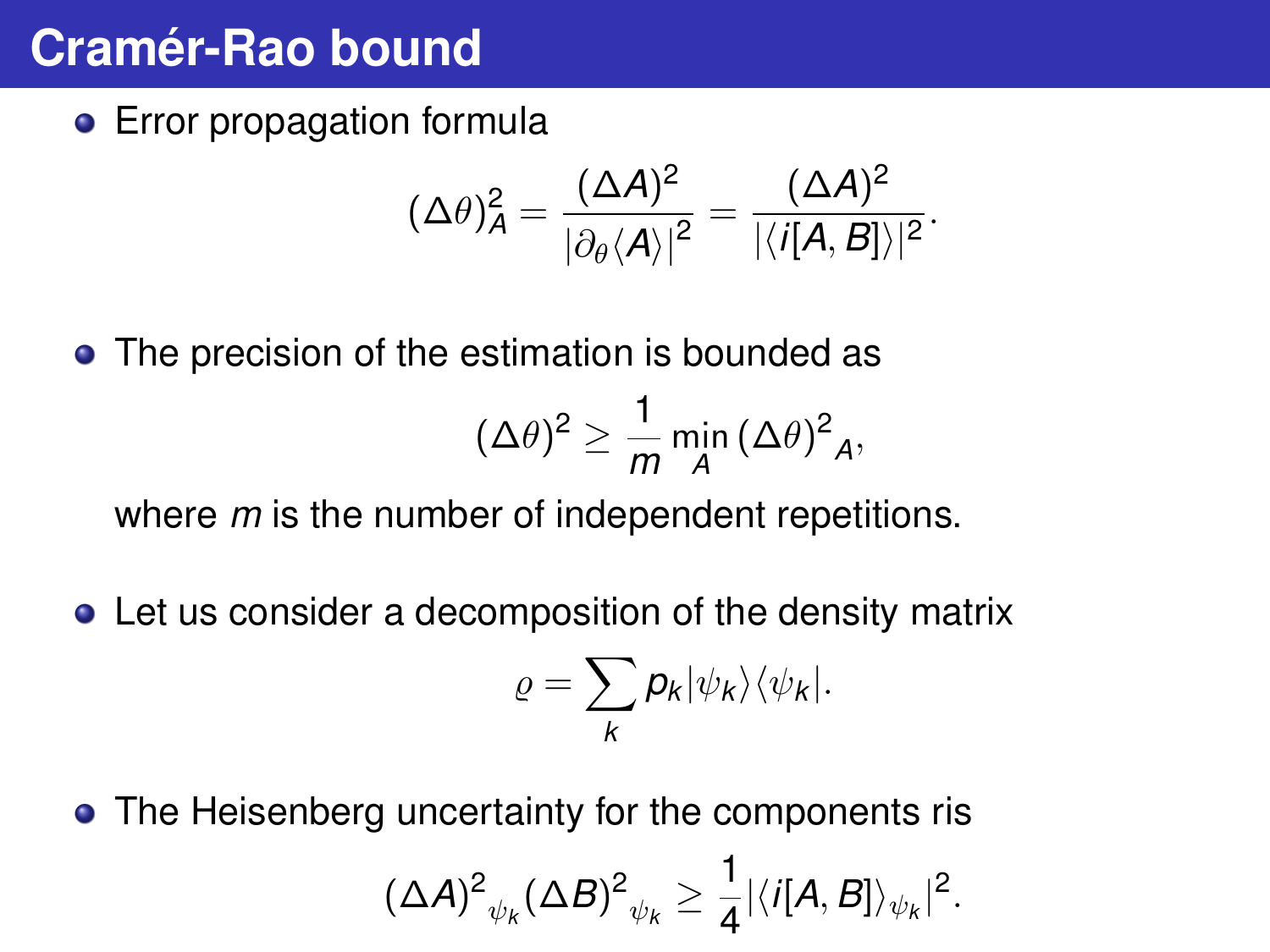# **Cramér-Rao bound II**

• Let us consider the inequality

$$
\left(\sum_{k}p_{k}a_{k}\right)\left(\sum_{k}p_{k}b_{k}\right)\geq\left(\sum_{k}p_{k}\sqrt{a_{k}b_{k}}\right)^{2},
$$

where  $a_k, b_k \geq 0$ .

**•** Hence, we arrive at

$$
\left[\sum_{k}p_{k}(\Delta A)^{2}_{\psi_{k}}\right]\left[\sum_{k}p_{k}(\Delta B)^{2}_{\psi_{k}}\right] \geq \frac{1}{4}\left[\sum_{k}p_{k}|\langle i[A,B]\rangle_{\psi_{k}}|\right]^{2}.
$$

• We can choose the decomposition such that

$$
\sum_{k} p_k (\Delta B)^2_{\psi_k} = F_Q[\varrho, B]/4.
$$

• Due to the concavity of the variance we also know that

$$
\sum_{k} p_{k} (\Delta A)^{2}_{\psi_{k}} \leq (\Delta A)^{2}.
$$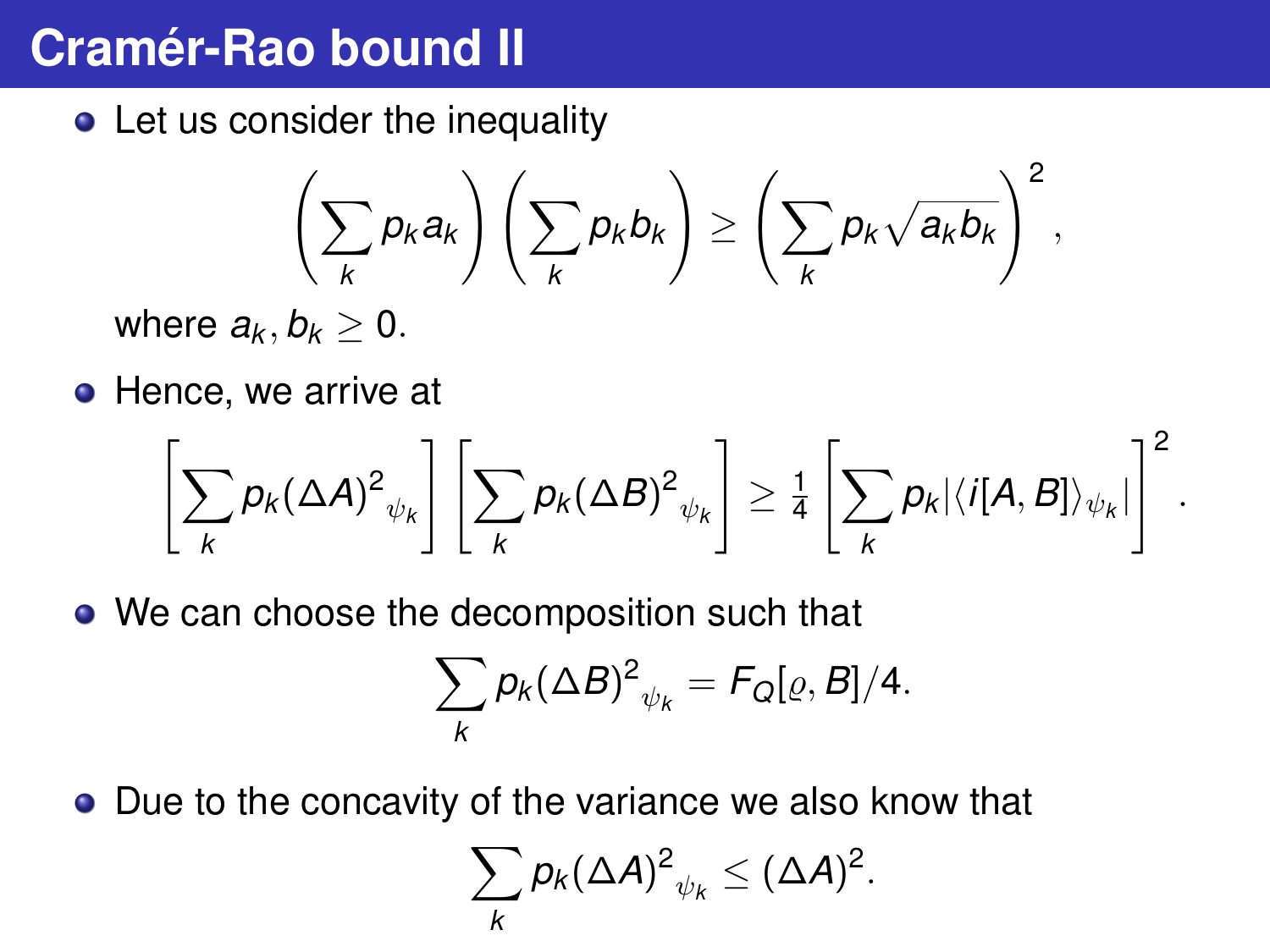## **Cramér-Rao bound III**

• Hence, it follows that

$$
(\Delta A)^2 \bigg[4 \min_{p_k, \psi_k} \sum_k p_k (\Delta B)^2 \psi_k\bigg] \geq |\langle i[A, B]\rangle_{\varrho}|^2.
$$

Then,

$$
\frac{(\Delta A)^2_{\varrho}}{|\langle i[A,B]\rangle_{\varrho}|^2}\geq \frac{1}{\left[4\min_{\rho_k,\psi_k}\sum_k p_k(\Delta B)^2_{\psi_k}\right]}.
$$

Finally, for the precision of estimation, if we measure *A* and the Hamiltonian is *B*, we have

$$
(\Delta \theta)^2 \ge \frac{1}{m} \min_A (\Delta \theta)^2_A \ge \frac{1}{m} \times \underbrace{\frac{1}{4 \min_{p_k, \psi_k} \sum_k p_k (\Delta B)^2}_{F_Q[\varrho, \theta], \text{ the QFI}}}.
$$